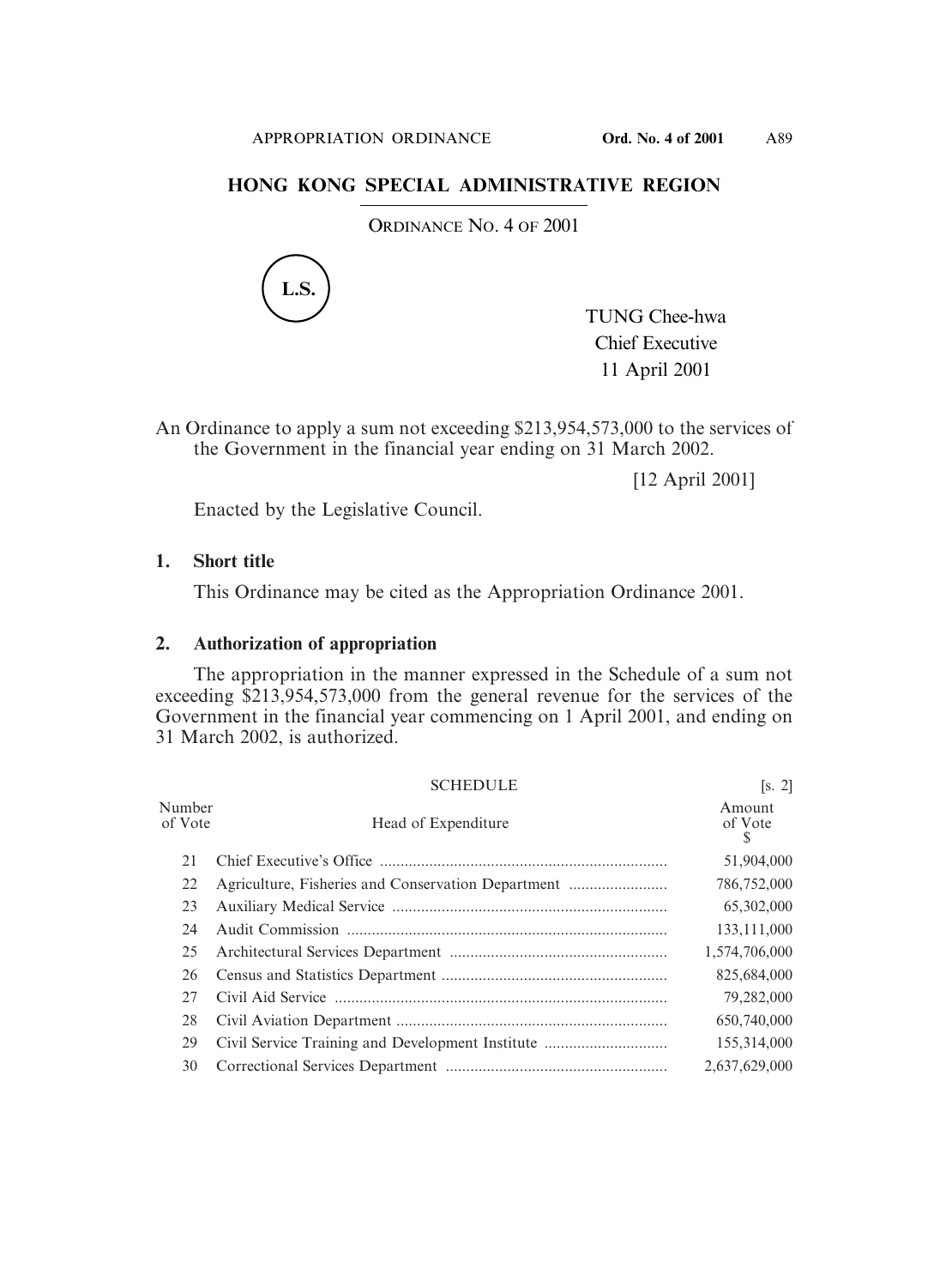| Number<br>of Vote | Head of Expenditure                                             | Amount<br>of Vote<br>S |
|-------------------|-----------------------------------------------------------------|------------------------|
| 31                |                                                                 | 1,887,500,000          |
| 35                |                                                                 | 52,131,000             |
| 37                |                                                                 | 3,622,980,000          |
| 39                |                                                                 | 1,481,982,000          |
| 40                |                                                                 | 30,786,223,000         |
| 42                | Electrical and Mechanical Services Department                   | 291,240,000            |
| 43                |                                                                 | 869,084,000            |
| 44                |                                                                 | 2,615,945,000          |
| 45                |                                                                 | 3,085,773,000          |
| 46                |                                                                 | 5,364,590,000          |
| 47                |                                                                 | 619,131,000            |
| 48                |                                                                 | 246,324,000            |
| 49                |                                                                 | 4,435,779,000          |
| 50                |                                                                 | 302,631,000            |
| 51                |                                                                 | 2,006,626,000          |
| 53                |                                                                 | 193,851,000            |
| 55                | Government Secretariat: Information Technology and Broadcasting | 185,919,000            |
| 56                | Government Secretariat: Planning and Lands Bureau and Works     | 280,068,000            |
| 58                |                                                                 | 175,156,000            |
| 60                |                                                                 | 1,928,464,000          |
| 62                |                                                                 | 481,200,000            |
| 63                |                                                                 | 1,251,477,000          |
| 70                |                                                                 | 2,192,943,000          |
| 72                |                                                                 | 686,659,000            |
| 74                |                                                                 | 373,339,000            |
| 76                |                                                                 | 1,343,285,000          |
| 78                |                                                                 | 116,837,000            |
| 79                |                                                                 | 70,366,000             |
| 80                |                                                                 | 1,027,845,000          |
| 82                |                                                                 | 749,927,000            |
| 90                |                                                                 | 912,523,000            |
| 91                |                                                                 | 1,635,537,000          |
| 92                |                                                                 | 986,695,000            |
| 94                |                                                                 | 883,571,000            |
| 95                |                                                                 | 5,287,321,000          |
| 96                |                                                                 | 238,610,000            |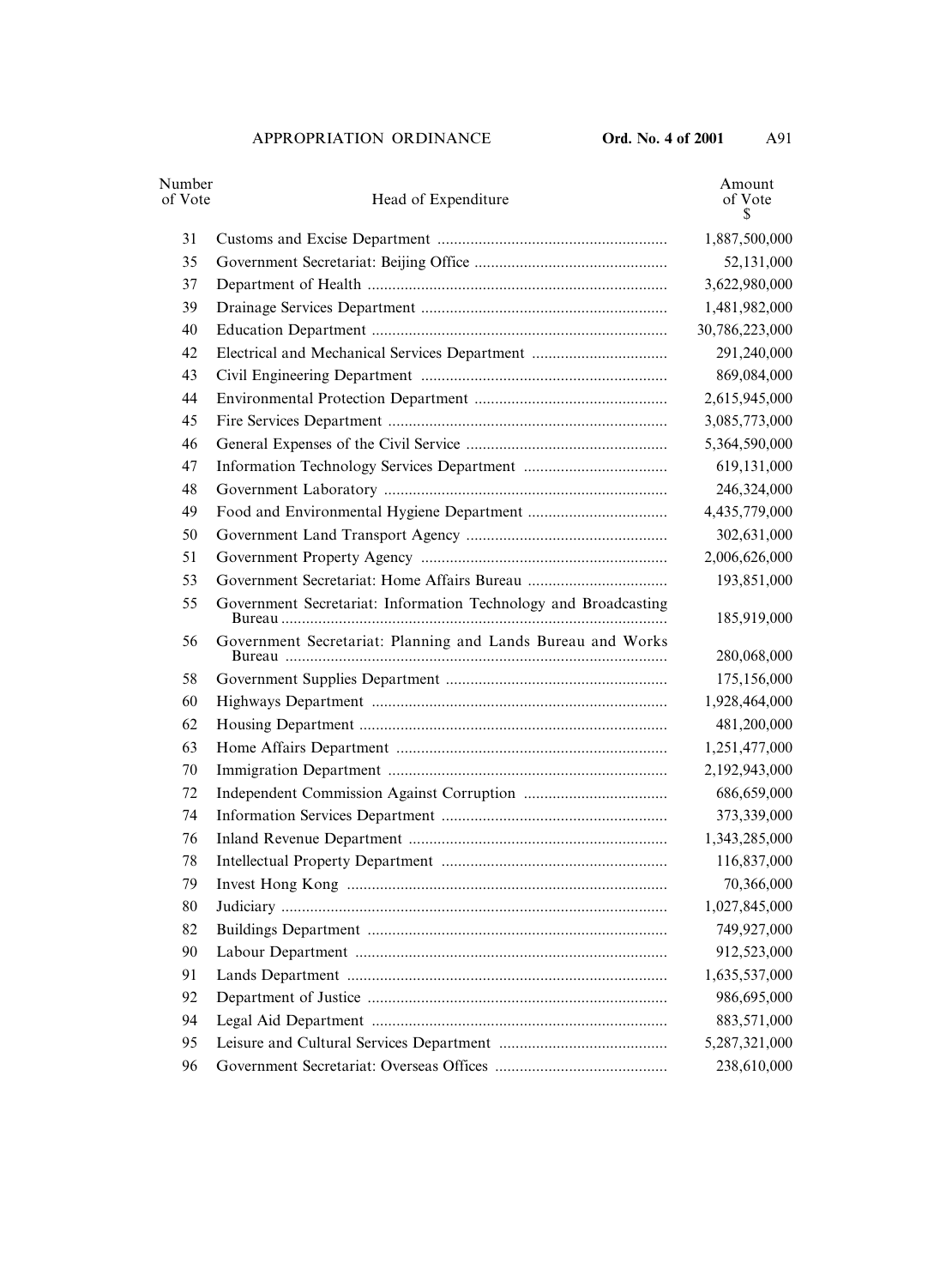| Number<br>of Vote | Head of Expenditure                                             | Amount<br>of Vote<br>S |
|-------------------|-----------------------------------------------------------------|------------------------|
| 98                |                                                                 | 60,946,000             |
| 100               |                                                                 | 984,389,000            |
| 106               |                                                                 | 6,590,275,000          |
| 110               |                                                                 | 227,576,000            |
| 112               |                                                                 | 357,230,000            |
| 114               |                                                                 | 106,929,000            |
| 115               |                                                                 | 121,809,000            |
| 116               |                                                                 | 137,885,000            |
| 118               |                                                                 | 447,243,000            |
| 120               |                                                                 | 14,572,788,000         |
| 121               |                                                                 | 14,089,000             |
| 122               |                                                                 | 12,350,674,000         |
| 130               |                                                                 | 248,286,000            |
| 136               |                                                                 | 18,521,000             |
| 142               | Government Secretariat: Offices of the Chief Secretary for      | 359,790,000            |
| 143               |                                                                 | 207,329,000            |
| 144               | Government Secretariat: Constitutional Affairs Bureau           | 37,106,000             |
| 145               | Government Secretariat: Economic Services Bureau                | 104,362,000            |
| 146               | Government Secretariat: Education and Manpower Bureau           | 200,541,000            |
| 147               |                                                                 | 118,258,000            |
| 148               | Government Secretariat: Financial Services Bureau               | 159,906,000            |
| 149               | Government Secretariat: Health and Welfare Bureau               | 101,561,000            |
| 150               |                                                                 | 43,065,000             |
| 151               |                                                                 | 124,441,000            |
| 152               | Government Secretariat: Commerce and Industry Bureau            | 130,579,000            |
| 153               |                                                                 | 78,251,000             |
| 154               | Government Secretariat: Environment and Food Bureau             | 60,562,000             |
| 155               | Government Secretariat: Innovation and Technology Commission    | 142,748,000            |
| 160               |                                                                 | 515,144,000            |
| 162               |                                                                 | 389,629,000            |
| 163               |                                                                 | 79,239,000             |
| 166               |                                                                 | 328,384,000            |
| 168               |                                                                 | 225,708,000            |
| 170               |                                                                 | 29,768,739,000         |
| 173               |                                                                 | 2,308,508,000          |
| 174               | Standing Commission on Civil Service Salaries and Conditions of | 14,210,000             |